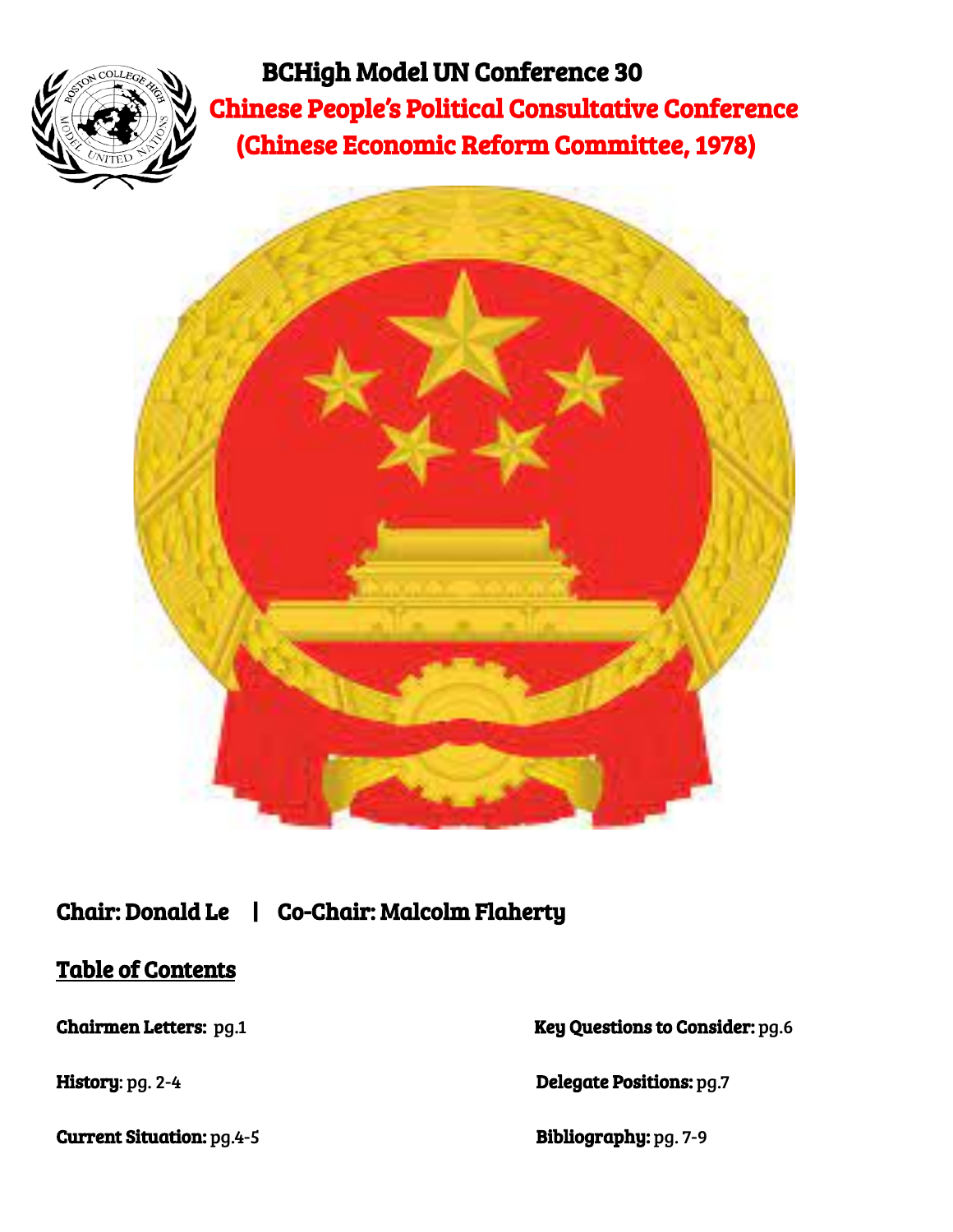!!!!!!!\*We invite those who want to be considered for the **Ben Maher Award** to email their position papers to [d.le22@students.bchigh.edu](mailto:d.le22@students.bchigh.edu) prior to the conference\* !!!!!!

#### Greetings Delegates,

My name is Donald Le '22 and I will be your chair. Throughout my past 4 years doing Model UN, I have become a more skillful speaker, open-minded collaborator, and creative thinker. The length of this guide may seem daunting, but the majority of it involves background setting up the scene and committee positions. I trust that this committee will foster insightful and nuanced discussions about China's economic future post Cultural Revolution. I look forward to a great day! If you have any questions please feel free to contact me via email: **d.le22@students.bchigh.edu.** Thanks,

Donald Le

#### Good Morning Delegates,

My name is Malcolm Flaherty, I am a senior at BCH and will be your co-chair today. While at BC High I have had the opportunity to captain the soccer team and lead an ESL program. These experiences have helped me strengthen my public speaking, my listening ability, and overall collaboration. I'd like to thank everyone for making it today and remind you that the relationships you build, skills you develop, and thinking you foster will make this conference an unforgettable experience. I have no doubt that the committee will lead a bright and progressive conversation, which I look forward to observing. If you have any questions feel free to contact me via email: [mt.flaherty22@students.bchigh.edu.](mailto:mt.flaherty22@students.bchigh.edu)

Thank you,

Malcolm Flaherty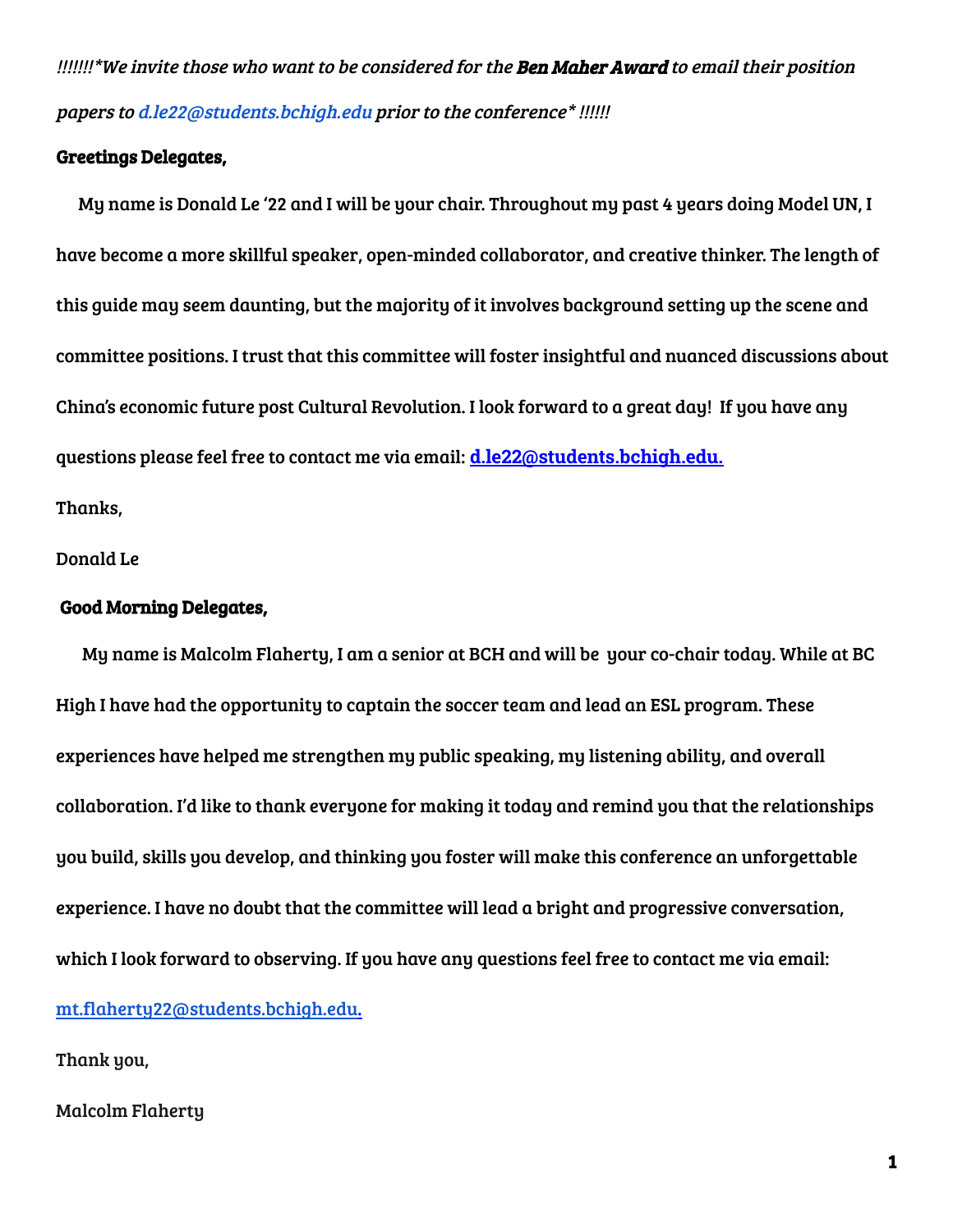#### Committee Overview:

After the death of Mao Zedong and the arrest of the Gang of Four in 1976, the Cultural Revolution came to an end. In the aftermath, there were many views on where China should go next. More conservative members of the Communist Party of China believed that China should continue as a communist state, whereas reformists such as Deng Xiaoping supported a free market and privatization of certain industries.

#### History:

On October 1, 1949, the People's Republic of China (PRC) was formally announced with Mao Zedong as its leader. The PRC assumed power after a bloody civil war against the Nationalist Party of China (KMT), whom they expunged to Taiwan. The Nationalists were no longer in control, despite being backed by foreign allies such as the United States. With Mao as head chairman, Liu Shaoqi as chairman of the Standing Committee, and Zhou Enlai as premier of the State Council, the Chinese



Communist Party (CCP) seized control over China.

However, Mao's conservative ideologies soon weakened his position within the Chinese Communist Party. He felt as though China needed to consolidate their economy, heavily emphasizing the peasant populations. Mao was an extreme

Marxist; he believed in a communist society where no social classes exist. This, in turn, meant no socioeconomic disparities. Unsurprisingly, Mao was very adamant against the CCP's shift from ideological purity (consolidated society) to modernized expertise. He also saw an increase in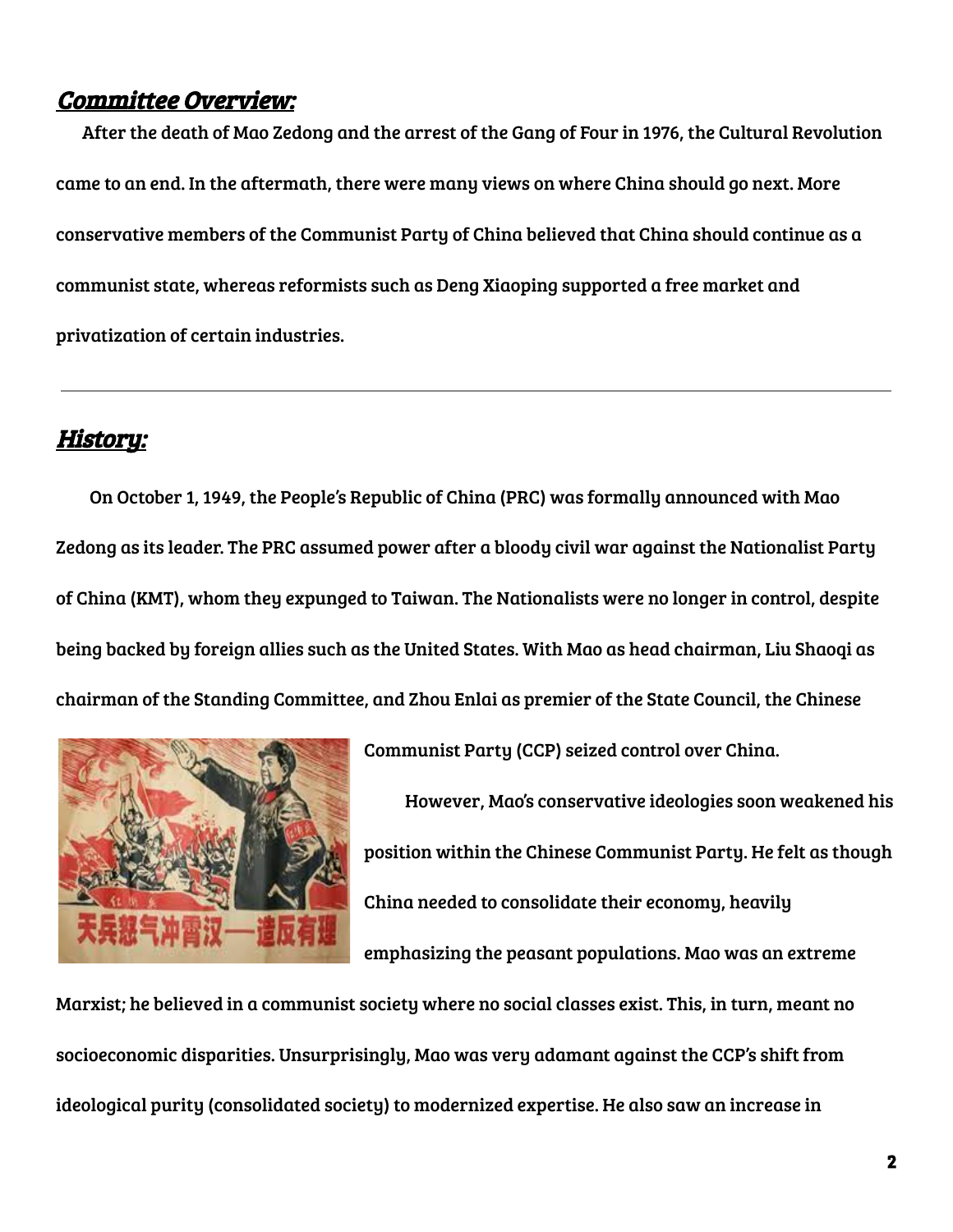revisionists amongst the current party, which made him even more angry. (Revisionists were those who had an adapted take on Marxism that emphasized gradual reforms through a capitalist system). However, Mao believed that revisionists only sought to uplift the elite bureautic class (aka the "bourgeoisie") while belittling the peasant class. Mao's disagreements against the common consensus caused him to lose influence within the party.

Thus, in order to reassert his power and attack the current "corrupt" party , Mao, with his wife Jiang Qing and defense minister Lin Biao, issued a document known as the 'May 16 Notification," which warned of the "counter- revolutionary revisionists," who sought to destroy China's sphere of influence.



This led to the start of the Chinese Cultural Revolution. Mao shut down all schools in China and denounced chairman Liu Shaoqui along with vice premier Deng Xiaoping. Mao's party then released the infamous "Little Red Book," which contained propaganda and quotes from Mao. This



book was read by millions of young Chinese students who became indoctrinated by Mao, venerating him as though he were some hero. This gave rise to the "Red Guards" The Red Guards were gangs of teenagers, farmers, and military fatigues who wore red armbands and roamed around the streets,

seeking to destroy the " four olds" (old ideas, old customs, old habits,

and old culture) and any threats to communism. They targeted party leaders who weren't "sufficiently revolutionary," the upper class who wore fancy clothing, and intellectuals. They also burned down any traces of imperialism and anti-communism. Mao began to recognize the bloodbath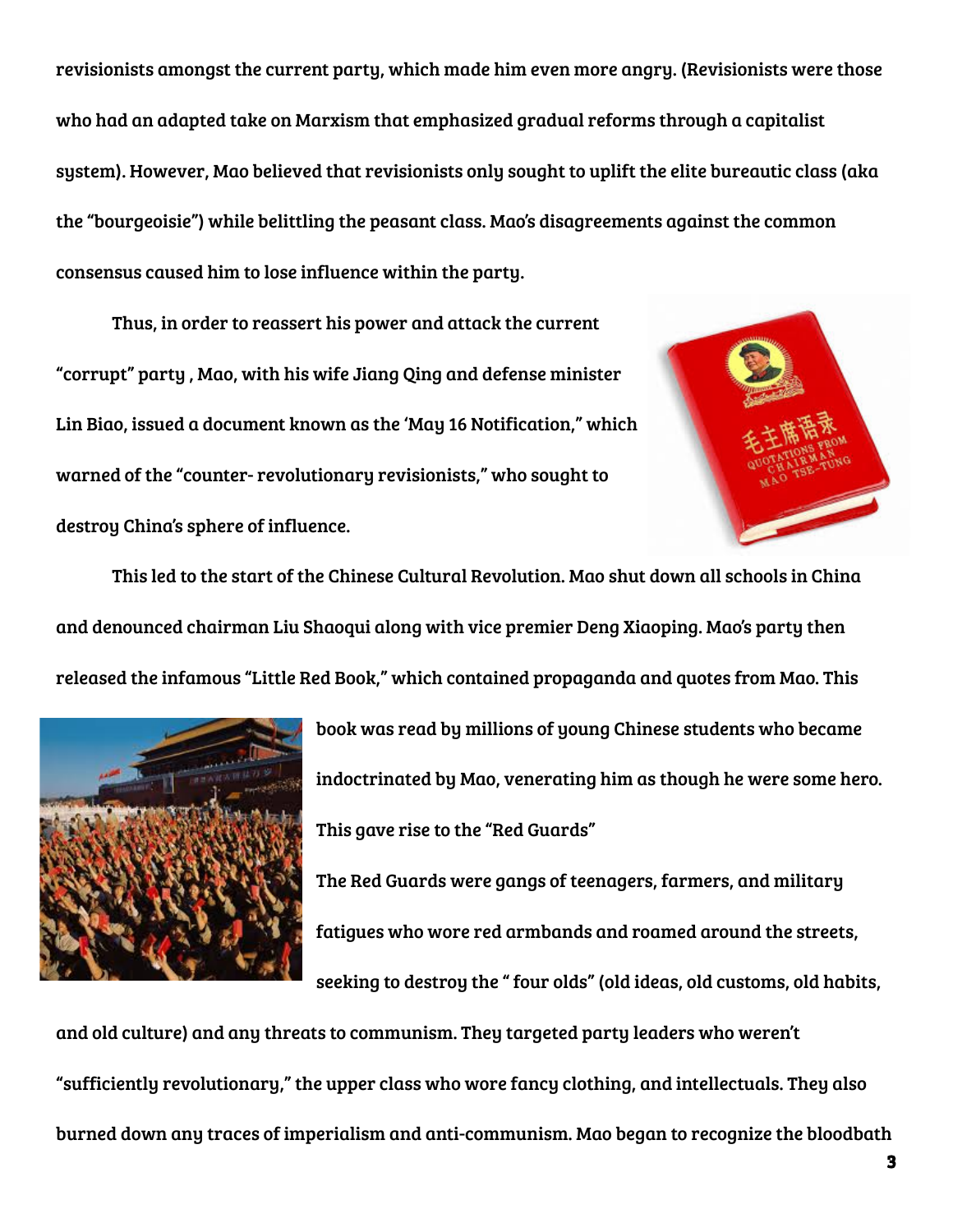and anarchy that ensued so he stopped the Red Guards by issuing "re-education" camps where he moved all teens to the countryside. He then restored the army and imposed a military dictatorship. On September 9th 1976, Mao passed. Before he passed, Mao declared Hua Guofeng as his successor. Mao's radical wife Jiang and her allies sought to carry on Mao's radical commnist agenda but were soon caught and arrested since they were the masterminds behind the revolution's chaos.

### Current Situation

With Mao now out of the picture, where does China go from here? The revolution caused ten years of turmoil, bloodshed, hunger, and stagnation. Millions were imprisoned, tortured, and humiliated. 1.5



million people lost their lives due to the violent conflicts. The economy has plummeted. Exponential decreases in agricultural output has led to famines. Industrial production has also dropped by 12% compared to pre-revolution times. Socially, animosity still exists between Mao's radical followers and those who seek a more peaceful, capitalist route. Rival factions constantly seek to find ways to undermine one another. Also, people are losing faith in

their own government as the scarcity of goods has led to internal corruption.

# Mao's Communist, Centralized Vision



Followers of Mao believe that communism is the only solution to China's problems. Using a centralized economic system, China could focus all its efforts towards the agriculture sector since it's fundamental to their society (not wanting to re-do the mistakes of the Great Leap). China could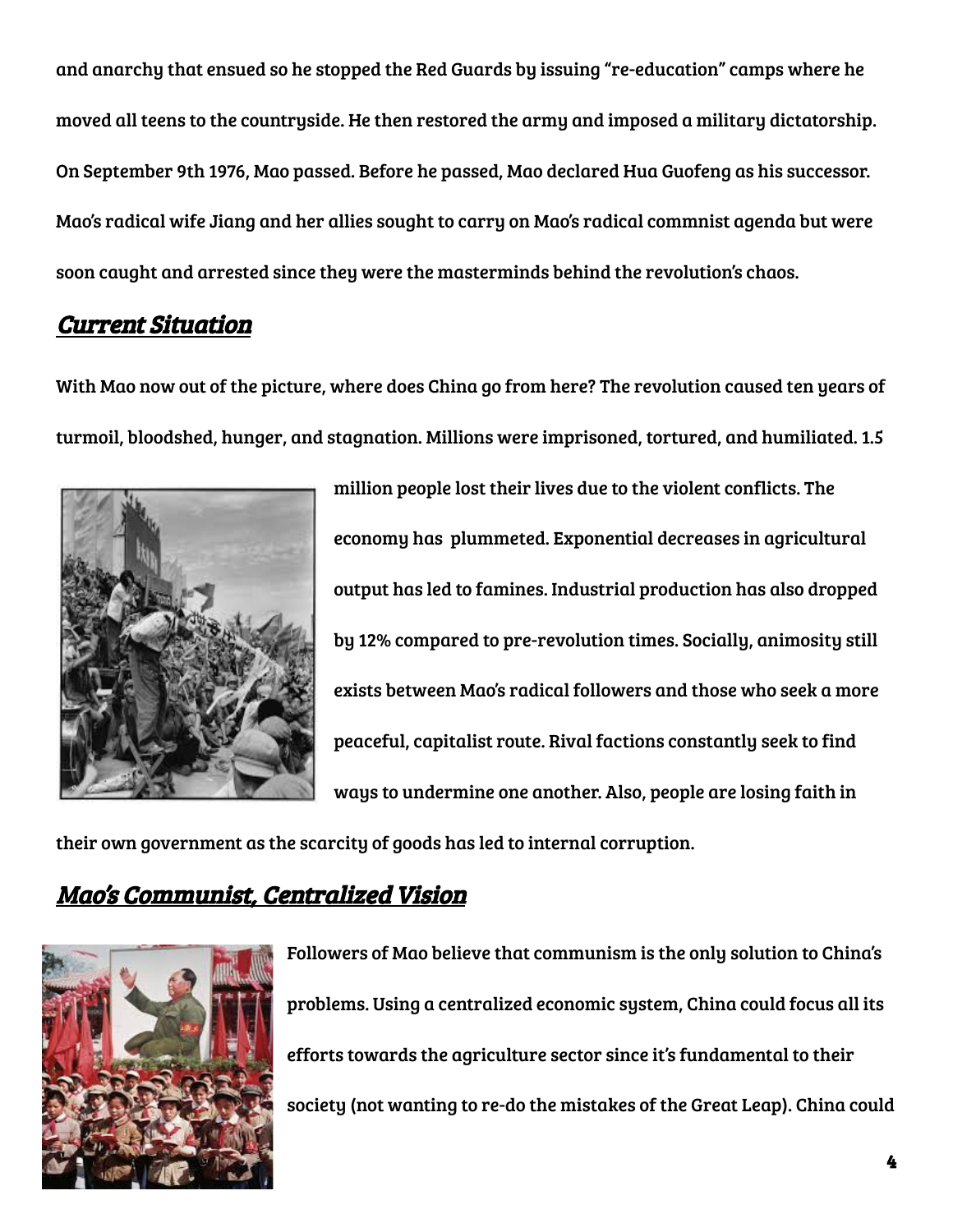also call upon fellow communist nations such as the Soviet Union, who have focused on improving their agricultural sector using policy and technology. The Lysenkoism movement is an example of the USSR's emphasis on agricultural innovation. Furthermore, Mao's followers want to focus their efforts on domestic consolidation and internal stability. This implies a centralized, planned economy that limits outside influence.

### Deng's Open, Decentralized Economy



On the other hand, Deng Xiaoping has risen in prominence and is set to assume his power once again. Deng's vision contradicts those of Mao and his conservative followers. Deng seeks to liberalize China's economy by initiating free trade and facilitating interactions with foreign investors. Deng ultimately wants to create a decentralized, free

market economy. Using exclusive economic zones that specialize in different productions, Deng wants to encourage domestic and international trade. Furthermore, Deng has greater aspirations for China: aspirations that involve surpassing fellow nations. In order to achieve China's world-wide prominence, Deng seeks to modernize four key industries (agriculture, industry, science, and technology).

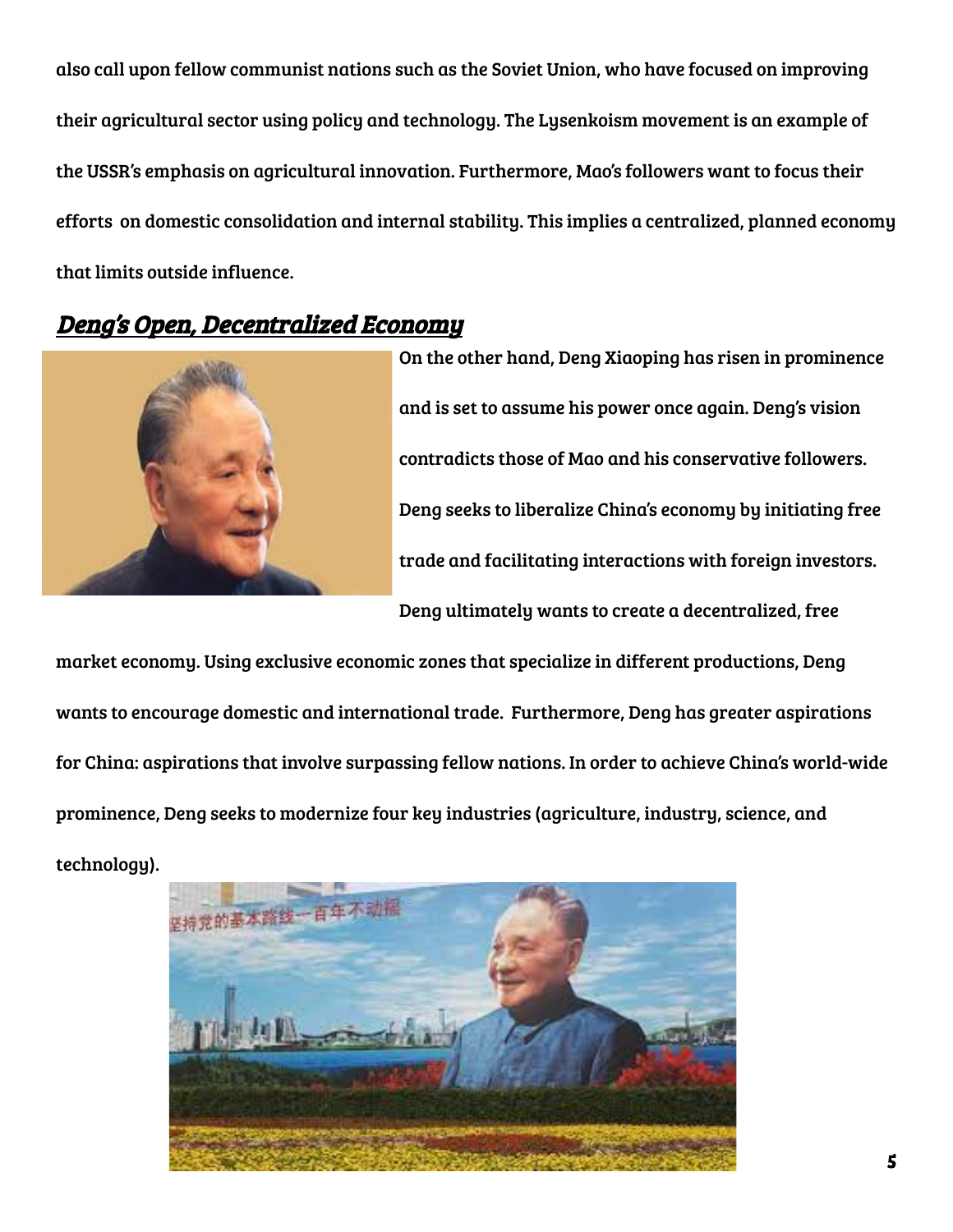# Key Questions to Consider:

China now has two disparate viewpoints. Should China choose to follow a communist or decentralized economy? Or should China adopt a combination of both? Or are both of these proposed viewpoints flawed all together? It's up to you delegates to decide the right path.

- 1) How will you re-educate the millions of teenagers who were deprived of an education during the revolution?
- 2) What should be done about the Red Guards who were sent to isolated camps? How will you re-integrate them into society?
- 3) Should China seek foreign aid? If yes, how will you ensure that China doesn't lose control to foreign powers? China is especially vulnerable at this time.
- 4) What economic policies should be initiated in order to restore the crippled economy? Should emphasis be placed on agricultural or industrial innovation?
- 5) What type of market should China adopt? Mao's centralized market, Deng's decentralized market, or neither?
- 6) How will the government re-gain the people's trust and root out corruption?
- 7) How will you alleviate the growing tensions between rival factions?
- 8) Many of the intellecutals were either killed or driven to suicide. How will you seek to restore China's innovative and academic culture?
- 9) Thousands of shops and homes were destroyed. Millions of innocent people were either killed or beaten. How will you rectify these disasters?
- 10) Should China stay true to its communist ideals, or privatize certain industries?
- 11) What should the role of government be? Should they yield little, moderate, or heavy control over the economy?
- 12) What sectors of the economy should China focus on?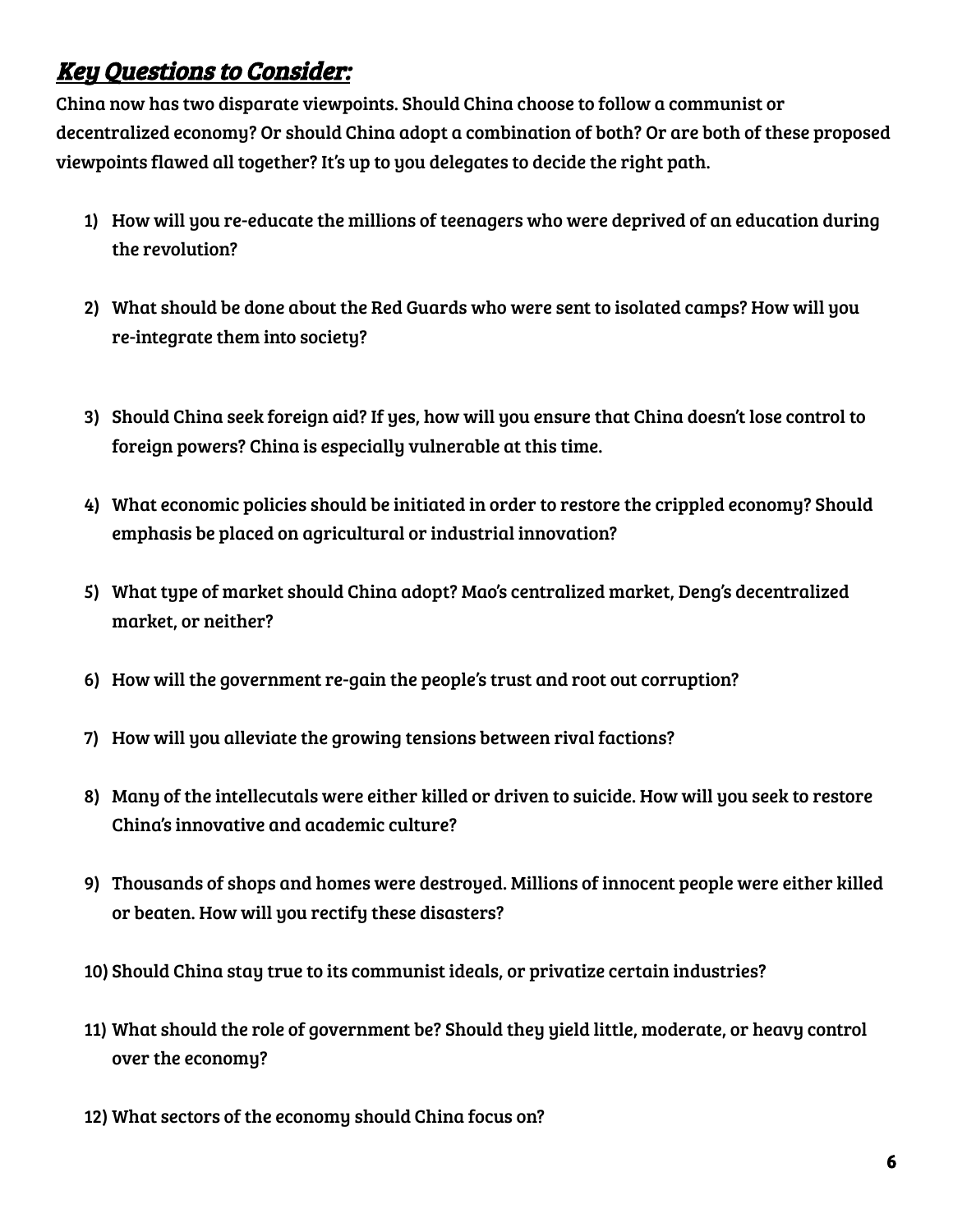# Delegate Positions:

- 1) Lin Fengmian: a painter who focused on blending Eastern and Western influences. He was director of the National Art Academy. During the Cultural Revolution, he was persecuted, targetted, and imprisoned.
- 2) Deng Xiaoping: Appointed leader of China post Cultural Revolution. Want China to have a decentralized economy that heavily emphasizes industrial innovation, private industries, and foreign engagement.
- 3) Hua Guofeng: Mao's successor who wants to continue Maoist doctrines, which entail a centralized, communist government.
- 4) Kang Sheng: Labor organizer for the CCP and became director of the party's intelligence bureau. Rose in ranks during Mao's communist takeover. Linked with the intelligence and security operations of China during the Cultural Revolution.
- 5) Ye Jianying: Communist general and member of the National People's Congress. During the Cultural Revolution, he used his military influence to provide support and protection for Zhao Ziyang and Deng Xiaoping. Eventually became defense minister who arrested Gang of Four.
- 6) Lin Liguo: son of Communist leader Lin Biao. However, he had ideas that conflicted with Mao. He was considered a "revisionist".
- 7) Nie Yuanzi: Top leader of the red guards. Chinese administrator who criticized Peking University for being infiltrated by bourgeoisie. Called for revitalization of communist beliefs.
- 8) Peng Zhen: mayor of Beijing whom Mao stripped of power. Claimed dissenting cultural ideas should be solved by academics not violent revolutions.
- 9) Qi Benyu: CCP propagandist who gained significant influence during the Cultural Revolution. Close aid to Mao and Qiang.
- 10) Wang Dongxing: Mao's principal bodyguard during the Revolution. However, sought change and became instrumental in the coup against Gang of Four after Mao's death.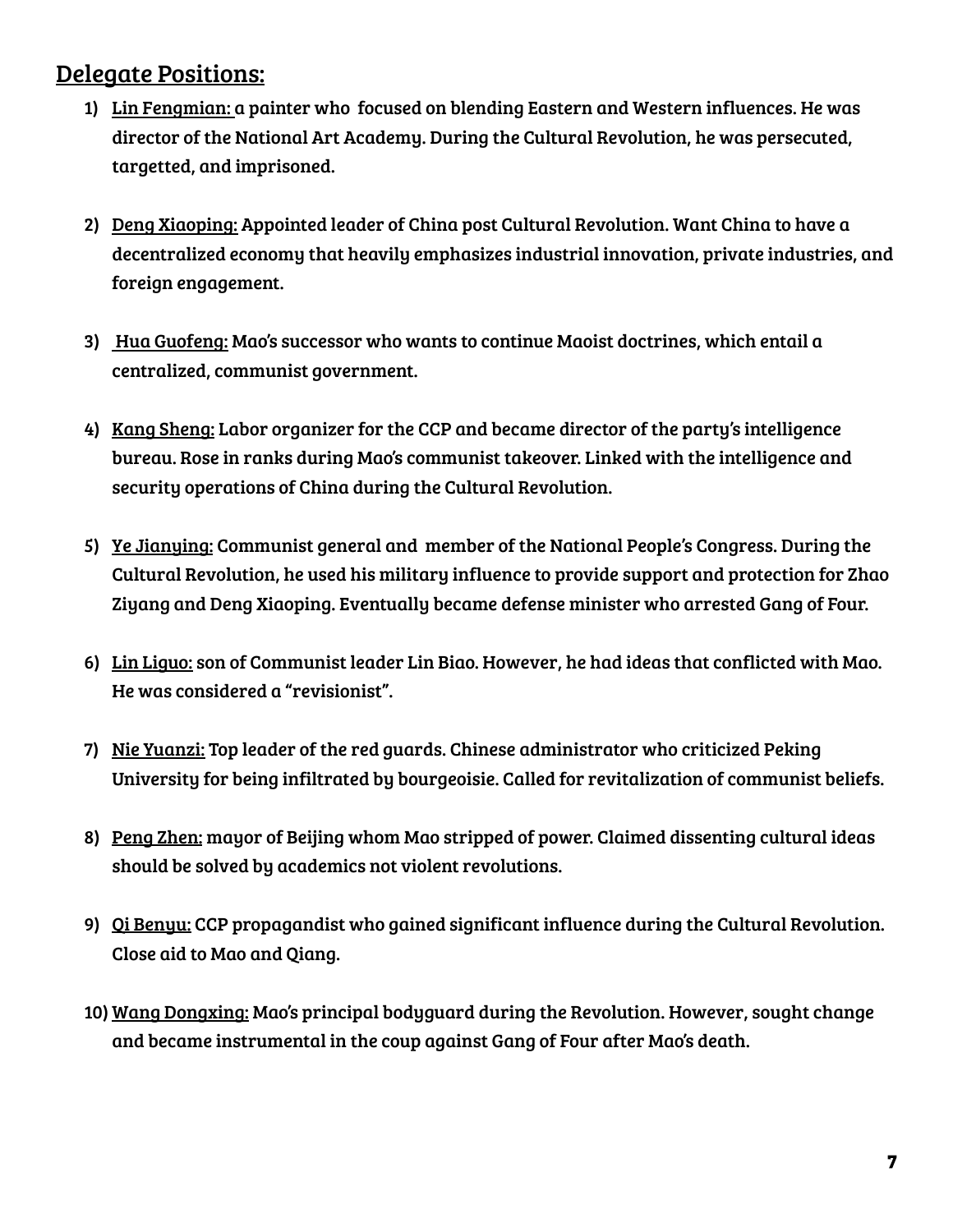- 11) Zhang Chengzhi: First person to call himself a "Red Guard" and eventually started a group called "Mao Zedong's Red Guards". Openly denounced school officials and intellectuals since he claimed they detracted from Maoist beliefs.
- 12) Zhao Ziyang: prominent political figure and wealthy landlord in China. Supported moderate policies and was persecuted by the Red Guards.
- 13) Chen Boda: Secretary to Chairman Mao and prominent interpreter of Maoist thought. Head of Cultural Revolutionary Group.
- 14) Zhou Enlai: Chinese Foreign Minister who worked under Mao. Against the Cultural Revolution and sought to mitigate its effects.
- 15) Zhu De: Military leader who aligned himself with Mao during the Republic's early struggles against Nationalist threats. However, a rift between Zhu and Mao formed, since Zhu was unwilling to denounce De Xiaoping during the Cultural Revolution. Zhu still had a genuine belief in Marxism and supported the Red Guards.
- 16) Chen Xilian: General of the People's Liberation Army who was appointed by Mao. However, in an unlikely turn of events, he denounced the Red Guards and meddled within Mao's political party structure.
- 17) Li Wei: Chinese peasant farmer who has suffered substantial losses in produce output; he wants to elevate the amount of crops produced on his farm.

# **Bibliography**

[Chinese-Cultural-Revolution-Background-Guide-2019.pdf](https://www.ccwa.org/wp-content/uploads/2019/01/Chinese-Cultural-Revolution-Background-Guide-2019.pdf) (ccwa.org)

<https://www.britannica.com/place/China/Economic-policy-changes>

<https://www.history.com/topics/china/cultural-revolution>

<https://www.history.com/this-day-in-history/mao-zedong-outlines-the-new-chinese-government>

<https://www.britannica.com/topic/Red-Guards>